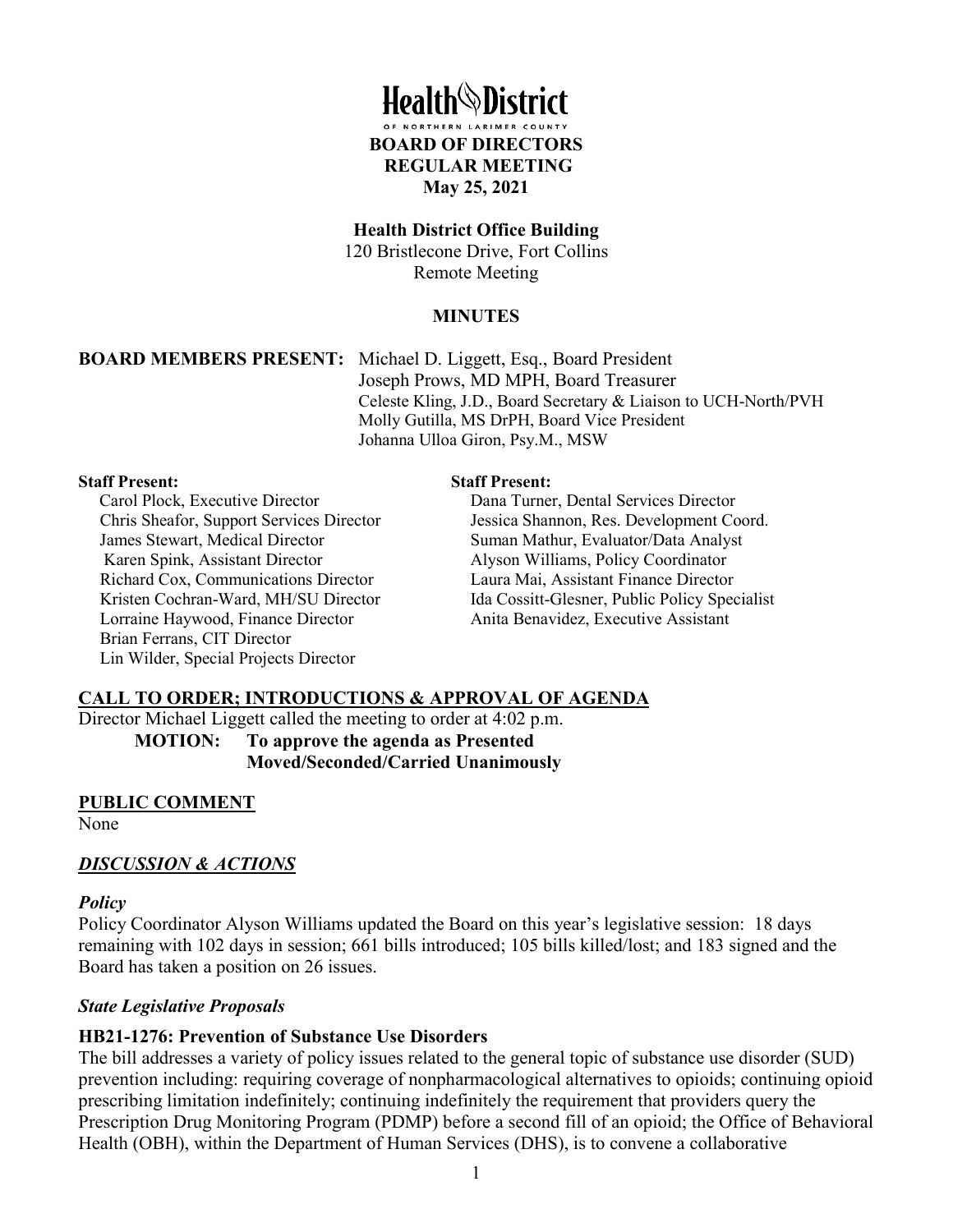concerning evidence-based prevention practices, and more. The bill was amended on Saturday, regarding the definition of atypical opioid, and expanding exceptions for limits on benzodiazepines.

A Board member noted a preference to break the bill into separate bills, since the topics are so diverse, and the issue of coverage for nonpharmacological alternatives to opioids is broad and may have financial implications. Ms. Williams noted that one of the barriers to recovery from addiction is that the complementary modalities are not covered for chronic pain. General consensus was that the good outweighs the bad in this bill. The Board would like to see coverage for complementary/alternative treatments separated out of this bill but support the bill regardless.

# **MOTION: To support HB21-1276: Prevention of Substance Use Disorders Moved/Seconded/Carried Unanimously**

# **HB21-1299: Office of Gun Violence Prevention**

This bill creates the Office of Gun Violence Prevention within the Department of Public Health and Environment (CDPHE). It requires the Office to launch and conduct public awareness relating to gun violence prevention. The bill allows the Office to establish and administer a grant program to support community-based organizations who use evidence-based strategies to interrupt cycles of gun violence, trauma, and retaliation. The Office is also required to create and maintain a gun violence research bank. Ms. Williams noted that it now includes best practices for safely storing guns, as well as how to report a stolen gun.

## **MOTION: To support HB21-1299 Office of Gun Violence Prevention**  *Moved/Seconded/Carried Unanimously*

# **SB21-256: Local Regulation of Firearms**

This bill permits local governments to prohibit the sale, purchase, transfer, or possession of a firearm, ammunition, or firearm component or accessory that is not less restrictive than state laws. It also allows a local government, including a special district, to enact an ordinance, resolution, rule, or other regulation that prohibits a permittee from carrying a concealed handgun in a building or specific area with the local government's or governing board's jurisdiction. For a special district, this would be in a building or specific area under the direct control or management of the district.

# **MOTION: To strongly support SB21-256: Local Regulation of Firearms Moved/Seconded/Carried Unanimously**

# **HB21-1317: Regulating Marijuana Concentrates**

There is a very recently introduced bill regarding marijuana. Although staff have not had time to prepare an analysis of the situation, they wanted to bring it to the attention of the board. Due to the tight timelines, there is no staff recommendation on this bill at this time. The bill would require the Colorado School of Public Health to do a systematic review of the scientific research related to the physical and mental health effects of high-potency THC marijuana and concentrates. It creates a scientific review council to review the report and make recommendations to the general assembly. Based on the research and findings, the Colorado School of Public Health shall produce a public education campaign for the general public, to be approved by the council, regarding the effect of high-potency THC marijuana on the developing brain and mental health.

Current law requires a doctor to conduct a full assessment of the patient's medical history when making a medical marijuana recommendation. The bill requires that assessment to include the patient's mental health history. When a practitioner makes a medical marijuana authorization, the practitioner must certify that authorization to the CDPHE. Individuals ages 18-20 would not be eligible for medical marijuana unless two doctors from separate practices certify the need

The bill also requires Continuing Education credits on this topic at the rate of five hours every two years or eight hours every three years. The dosing limit for concentrates will decrease to 8 grams daily. It also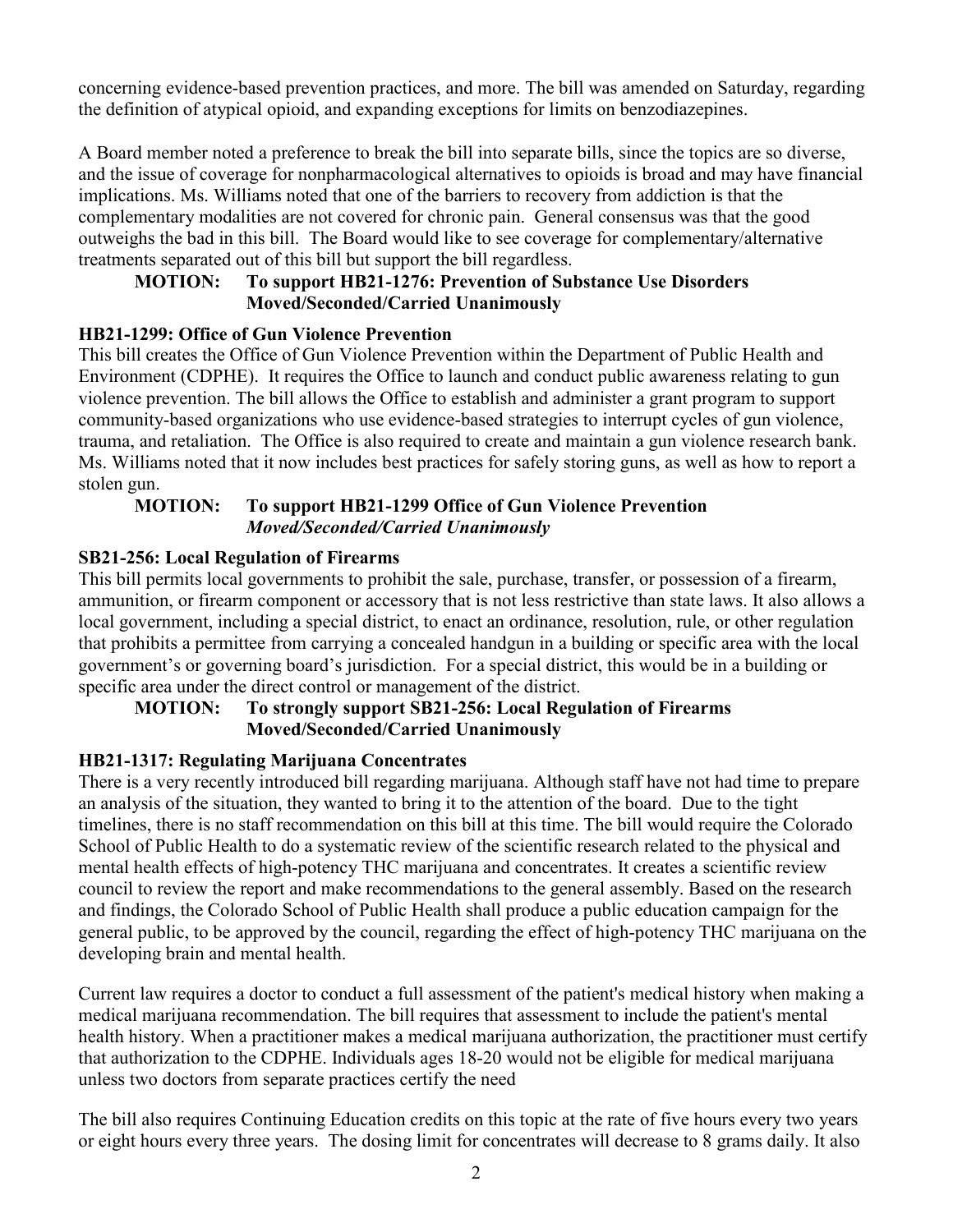modifies the tracking system. If passed, this would be the biggest change to legal marijuana in the past five years, and there is strong bi-partisan support for this bill. The current lack of screening for THC is limiting available data. The potency of some of these concentrates can be as much as 20 times higher than the casual consumption of THC. The board determined that they do not have enough information to take a position.

# **MOTION: To take no position on HB21-1317: Regulating Marijuana Concentrates Moved/Seconded/Carried Unanimously**

Ms. Williams informed the Board that her last day at the Health District is Friday, June 4. The Board conveyed deepest gratitude for Alyson's excellent work. Ida Cossitt-Glesner will be wrapping up the session.

# *PRESENTATIONS*

# *COVID Status Update – Dr. James Stewart*

Dr. Stewart expressed his vaccine optimism, since for once, case counts, hospitalization, and death trends across the country are mostly down. We are still seeing a good amount of spread amongst those who are unvaccinated. Over the past month, Colorado has been one of the states with higher case rates, but there has been a notable downturn in the last couple of weeks. Larimer County is seeing the same downward trajectory, with Larimer County's 7-day case rate moving into the blue level (57/100K) on the County's case rate chart.

In the US, the MMWR reports that as of April 30, approximately 101M people are fully vaccinated, many from the oldest/sickest populations. At that time, there were 10,262 vaccine breakthrough infections reported, with 27% of those asymptomatic and 10% hospitalized. Data from the UK and Israel indicate that as vaccination levels went up, case rates went sharply down. Larimer County is not there yet, although about 53% of our population has had at least the first dose and we are at just under the May 26 goal of 65% (at 62.3%) of those ages 16 and above who have had at least one dose. In Colorado, the 14 day case rate for those fully vaccinated per 100k was 29.6, whereas the same case rate for those who are unvaccinated is 413.8.

The question is what the future will hold. Experts are seeing longer lasting immunity, with immunity still robust six months later. Vaccines appear to be so far largely effective against variants, but to keep it that way, the world needs to achieve global containment, since there is a chance that a variant could develop that vaccines can't contain. There is wide disparity in vaccinations globally – worldwide only 10% have received at least their first dose.

COVID has also had a direct impact on health in ways closely related to Health District priorities. There have been record overdose deaths in 2020; a national mental health crisis has been reported; hypertension and other cardiovascular risk factors have worsened; nearly half of US adults have reported delaying dental care, and food and job insecurity is on the rise. These impacts will be felt far into the future.

# *Isolation/Recovery & Quarantine (IRQ) for PEH Update – Brian Ferrans*

Brian Ferrans, Health District Community Impact Team Director reported on the Health District's COVID-19 work related to those that are experiencing homelessness. The simple question "How can you shelter at home if you don't have a home" led the Health District to provide screening, hygiene, and isolation measures in the community-wide shelter at Northside Aztlan Community Center (NACC), then later in various different locations, mostly at the two houses at the Myrtle Site.

Staff from eight different programs willingly stepped into a high risk environment working with a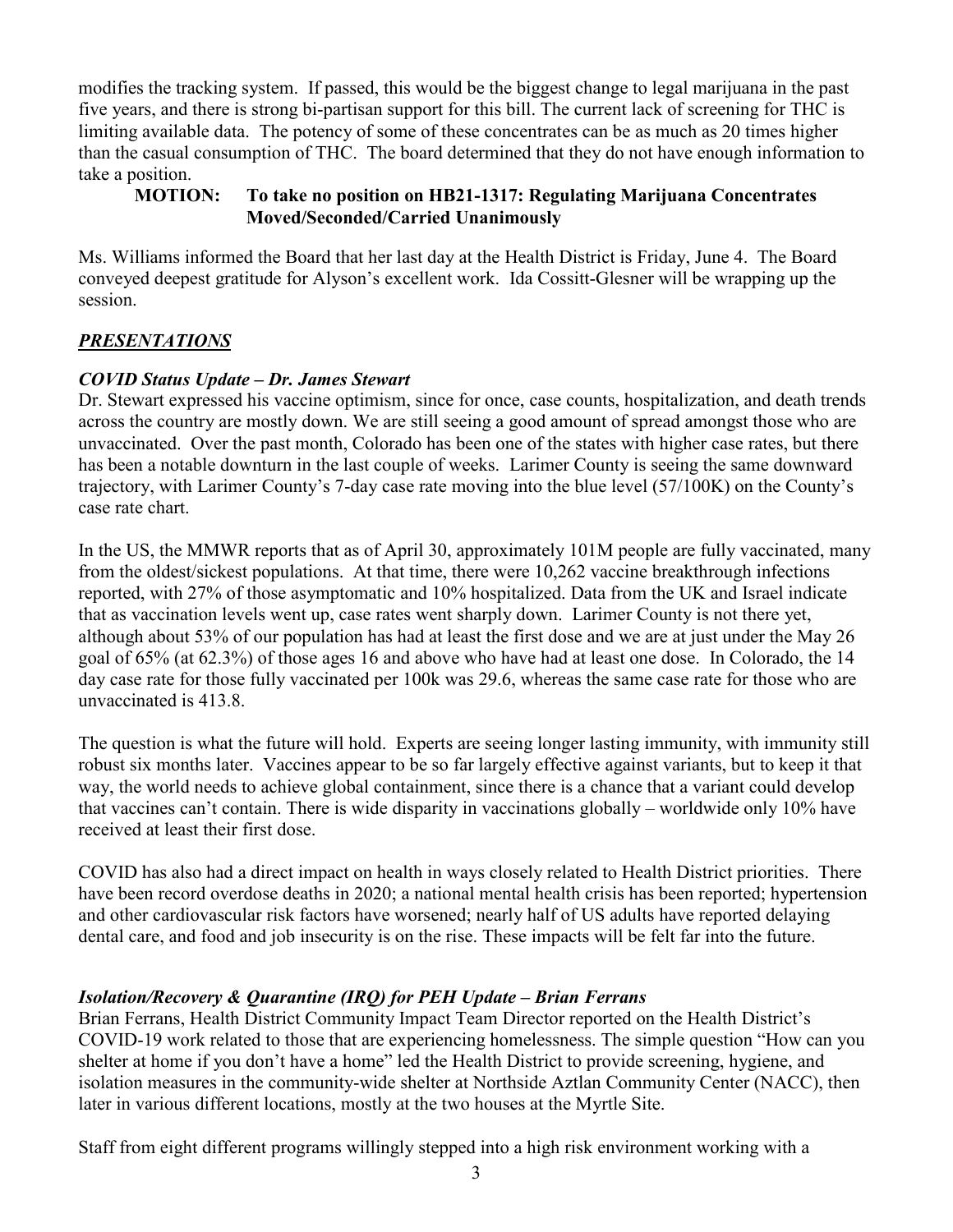population with complex needs, and some stayed the course for 14 months. These individuals have served people experiencing homelessness (PEH), fire evacuees, community corrections/work release clients; and individuals entering residential SUD treatment. A total of 212 individuals were served.

With a huge spike in guests in December, the IRO was moved from Myrtle to a hotel in Loveland. Staff managed crisis de-escalation and medical emergencies; untreated/mismanaged mental health and addiction conditions; and worked closely with the hospitals and emergency departments. Over the past 14 months, staff has provided services at four different locations.

The result is stronger partnerships with community providers; filling a MAJOR gap in the community for a population that needed it most; and recognition by state and other programs as leaders in the COVID-19 response for PEH. Staff effectively built a brand new program from nothing and sustained it for 15 months. Staff was faced with constant challenges, as they screened and tested hundreds of individuals, and arranged for transportation, security, cleaning, and a multitude of other challenges. The IRQ, with low census and another alternative available, will be closing at the end of the month.

Many of the staff involved in the IRQ are now working to provide vaccinations. Brian expressed his appreciation to Carol Plock and the Board of supporting this endeavor so faithfully. Ms. Plock made special note of the extreme dedication from staff members, and in particular, Brian Ferrans, James Stewart, MJ Jorgensen, and Julie Abramoff. All took a deep dive to support this effort. The Board expressed their accolades and commendations for the team. The staff's rapid and flexible response to needs as they arose was phenomenal. A Board member noted that it is important to consider what we might have learned, at a systems-level, about providing support to this population; that can be discussed at a future meeting. They also noted the importance of letting the public know what the Health District was able to accomplish this year, through social media, and in both English and Spanish.

# *Brief Update on Vaccinations – Suman Mathur*

Staff expressed their relief in the Health District's new reality – flush with vaccine and closing the IRQ. A total of 2,000 doses have been administered so far, with about 1,500 of those in April; 500 in May. The team is starting to consider what it would look like to stay engaged in the vaccination effort. They have plans for a few more mobile clinics in the month of June and a big push for Health District client outreach is underway. There is a lot of Moderna at the moment, and Moderna will likely put in a EUA request to be able to use their vaccine for youth. The Health District focus has been largely directed to those populations not covered by mainstream efforts. Staff continues to work on filling the gaps. Compassionate care has resulted in new clients at the Health District. Staff hopes to work with the health department to understand the pockets that are now vaccinated and those that aren't. They will likely continue administering vaccinations for a few more months.

# **OTHER REPORTS & DISCUSSION**

# *Back to Office Planning: In Person Board Meetings- Carol Plock*

Ms. Plock reported that while the dental clinic staff have been in the office for most of this period, plans are being made for the remainder of the staff. Connections will start phasing in during June. Integrated Care at the Family Medicine Center has been mostly in-person much of the time; Salud has been more hybrid. Leadership is now focusing on the return plan for the 120 building; during June, there will be several office moves, so most people will be moving back in July. The development of updated policies and procedures regarding masks, screening, cleaning, etc. is underway. At this point it looks like the July 27 Board meeting can likely be in-person at the 120 Bristlecone Drive location in the downstairs conference rooms.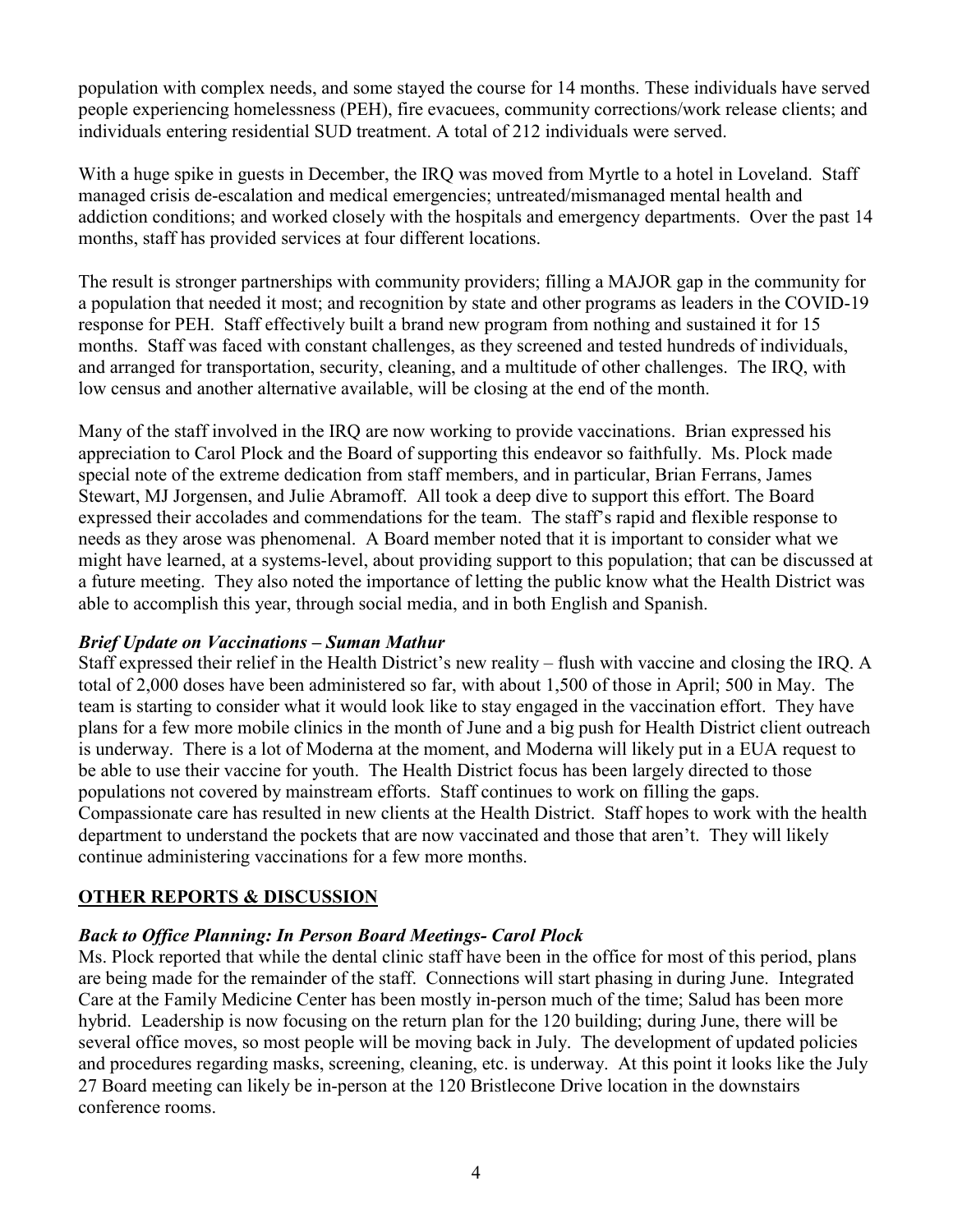## *Board Communication and Access to Documents*

## **Board Email and Open Meeting Law HB21-1025 – Carol Plock**

With HB21-1025, there is a bit more leeway in what Board members can share without it being considered a meeting. Board members can share articles, scheduling, and availability, may send emails for the sole purpose of forwarding an email (with some scrutiny of information), and may send an email posing a question for later discussion by the public body. Board members may NOT engage in a discussion, so members are reminded not to send a 'reply to all' message or start a discussion. The discussions and business of the board is still to be done in open, public meetings.

## **Electronic platform for Board materials and policies – Karen Spink & Lin Wilder**

Karen Spink reviewed potential tools for organizing Board content. The goal is to develop a site where board members would have quick, easy access to documents such as agendas, minutes, policies, articles, etc. Upon review of existing tools (i.e., MyCommittee and BoardSync), staff determined that utilizing some parts of SharePoint would be the simplest, least expensive, and work well for the Board. Staff has already begun work to deploy SharePoint internally. Because we are a public entity, board members cannot do work on the system. It has security built into it and the program can be customized for specific needs. There are existing templates for Board portals. The Health District has already purchased SharePoint and staff is being trained. Upgrades to the server are in process. Cost is tiered based on storage amount. The timeline is not yet defined.

## **OTHER UPDATES & REPORTS**

## *Executive Director Updates – Carol Plock*

Ms. Plock informed the Board that the COVID "appreciation" time off has been grant; with all staff receiving two extra days off, and some staff receiving 3-7 days off based on the impact COVID had on an individual's work tasks and schedules.

The Health District has partnered with Homeward Alliance for a significant grant to help with the costs, current and future, of continuing to provide housing for people experiencing homelessness (PEH) who need shelter due to COVID. Part of that grant will help cover IRQ expenses. The State also has some funds for special districts left from the original stimulus bill, which we may be eligible to claim, and they are beginning to announce the next round of stimulus funding, with particular focus on projects that are one-time infrastructure needs.

Street Dog Coalition, focused on medical exams and basic screening for mental health concerns for those experiencing homelessness, has requested to rent the Health District health van. They will be serving three or four different communities with some outside of Larimer County. Staff is working on scheduling the Board retreat, and the June 22 meeting is being rescheduled to June 17 so that all board members can attend. At the next Board meeting: there will be a brief business meeting, and a longer work session around equity, to follow up from the presentation from Natalie Burke, and including a review of the Equity, Diversity, and Inclusion team's plan.

#### *Liaison to PVHS/UCHealth North Report*

The UCHealth North Board met last week. They estimate that about 97% of those being hospitalized for COVID have declined a vaccination, while 97% of providers have been vaccinated. The big building project at PVHS will start in the fall; the linear accelerator is going online and the cath lab is open. They are not quite up to capacity, due to COVID, and in revenues, but they are doing better than 2020, while not at the 2019 level. Outpatient numbers are way up as orthopedic surgeries shifted to the outpatient platform. Occupancy at Mountain Crest cannot yet be dual occupancy. A key challenge is the need for a national search for critical care nurses. They remain worried about the public option and the potential cost to big hospitals.